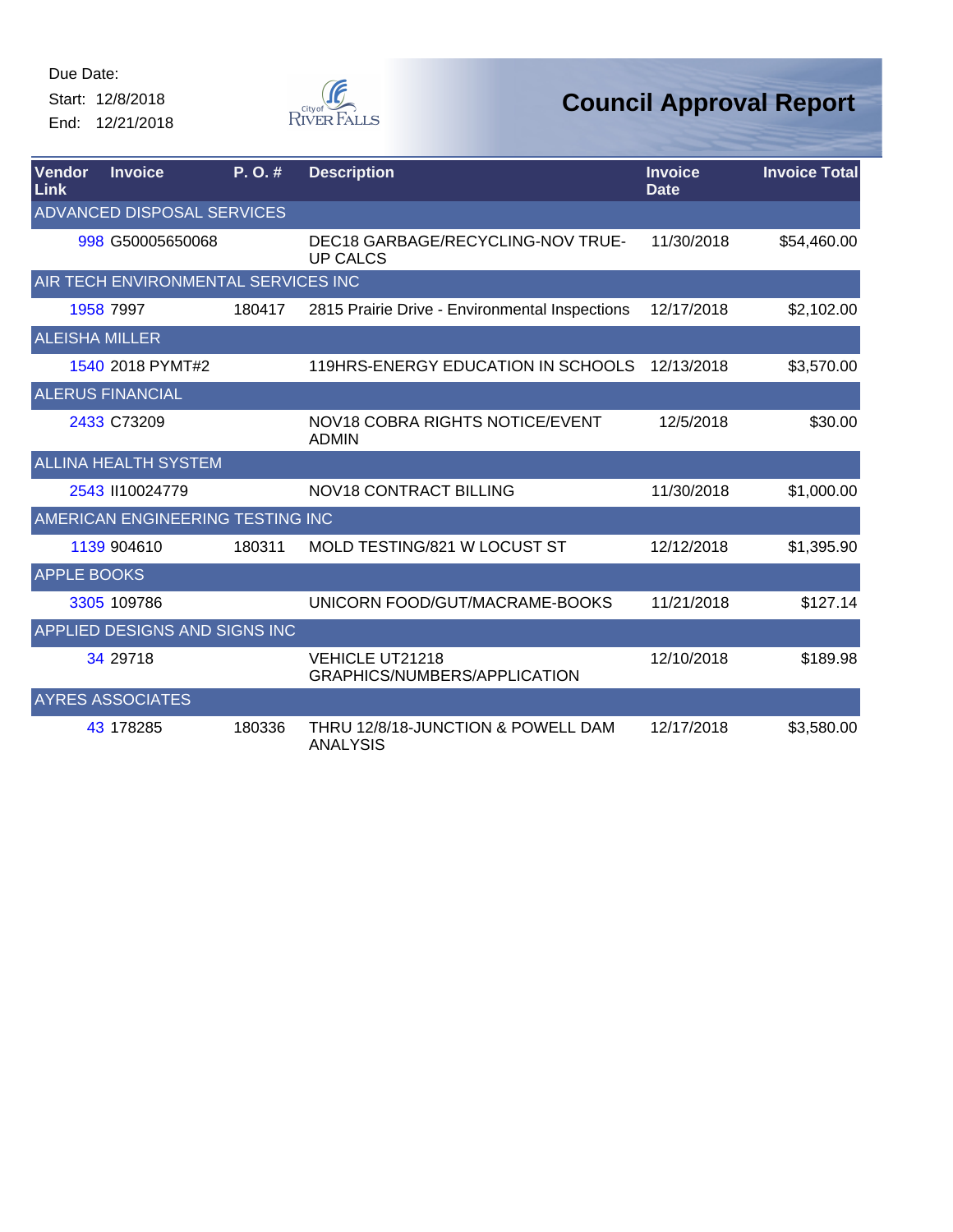Start: 12/8/2018 End: 12/21/2018



| Vendor<br>Link            | <b>Invoice</b>                        | $P. O.$ # | <b>Description</b>                              | <b>Invoice</b><br><b>Date</b> | <b>Invoice Total</b> |
|---------------------------|---------------------------------------|-----------|-------------------------------------------------|-------------------------------|----------------------|
| <b>BAKER &amp; TAYLOR</b> |                                       |           |                                                 |                               |                      |
|                           | 414 2034151430                        |           | HARLEY&IVY/WE ARE THE CLASH-BOOKS               | 11/20/2018                    | \$127.28             |
|                           | 414 2034171907                        |           | LION THE WITCH/SCYTHE-AUDIO<br><b>MATERIALS</b> | 11/28/2018                    | \$240.27             |
|                           | 414 2034168371                        |           | HOMEBODY/KILL JAR-BOOKS                         | 11/28/2018                    | \$171.59             |
|                           | 414 5015269550                        |           | FODORS COSTA RICA/SPAIN/ITALY-BOOKS             | 11/28/2018                    | \$106.67             |
|                           | 414 H15162730                         |           | MISSION IMPOSSIBLE/HAPPYTIME-DVDS               | 11/28/2018                    | \$92.11              |
|                           | 414 H15763980                         |           | SEARCHING/DOG DAYS-VIDEOS                       | 11/29/2018                    | \$105.74             |
|                           | 414 2034173681                        |           | BROKEN GROUND/LUMBERJANES-BOOKS                 | 11/29/2018                    | \$81.69              |
|                           | 414 2034170659                        |           | TRISH TRASH/GIRLS LAST TOUR-BOOKS               | 11/29/2018                    | \$30.99              |
|                           | 414 H15936750                         |           | <b>STAR IS BORN-DVD</b>                         | 11/30/2018                    | \$14.38              |
|                           | 414 2034177286                        |           | LONG ROAD TO MERCY/LOOK ALIVE-<br><b>BOOKS</b>  | 12/2/2018                     | \$203.32             |
|                           | 414 H16710120                         |           | UNBROKEN/EQUALIZER - DVD                        | 12/4/2018                     | \$40.30              |
|                           | 414 2034195836                        |           | MOONDUST LAKE/LIARS PARADOX-BOOKS               | 12/10/2018                    | \$38.03              |
|                           | 414 H19727350                         |           | <b>BIGFOOT DVD</b>                              | 12/14/2018                    | \$14.36              |
|                           |                                       |           |                                                 | Total:                        | \$1,266.73           |
|                           | <b>BAKER TILLY VIRCHOW KRAUSE LLP</b> |           |                                                 |                               |                      |
|                           | 46 BT1344471                          |           | 2018 FINANCIAL STMT AUDIT PLANNING              | 12/17/2018                    | \$225.00             |
| <b>BJORK JEFFREY D</b>    |                                       |           |                                                 |                               |                      |
|                           | 2047 2018 BOARD<br><b>PAY</b>         |           | 2018 HPC BOARD PAY                              | 12/19/2018                    | \$150.00             |
| <b>BOND, ANGIE</b>        |                                       |           |                                                 |                               |                      |
|                           | 1072 DEC18TUITION                     |           | <b>UWRF-TUITION REIMBURSEMENT</b>               | 12/19/2018                    | \$1,036.97           |
|                           | BORDER STATES INDUSTRIES, INC.        |           |                                                 |                               |                      |
|                           | 57 916673693                          | 180437    | WATTHOUR TEST BENCH CALIBRATION                 | 12/5/2018                     | \$1,175.00           |
| <b>BREEN, JOYCE</b>       |                                       |           |                                                 |                               |                      |
|                           | 1374 2018 BOARD<br><b>PAY</b>         |           | 2018 LIBRARY BOARD PAY                          | 12/18/2018                    | \$600.00             |
|                           | <b>BRENDAN JOHNSON</b>                |           |                                                 |                               |                      |
|                           | 3725 111618                           |           | REIMBURSE-CHALLENGE COINS FOR RFFD              | 11/16/2018                    | \$432.75             |
| C & J BUILDERS            |                                       |           |                                                 |                               |                      |
|                           | 2630 978300                           |           | RFMU OVERPYMT #9783-00/#9884-00                 | 12/13/2018                    | \$199.71             |
| <b>CAROLE MOTTAZ</b>      |                                       |           |                                                 |                               |                      |
|                           | 1077 2018 BOARD<br><b>PAY</b>         |           | 2018 EMS BOARD PAY                              | 12/18/2018                    | \$360.00             |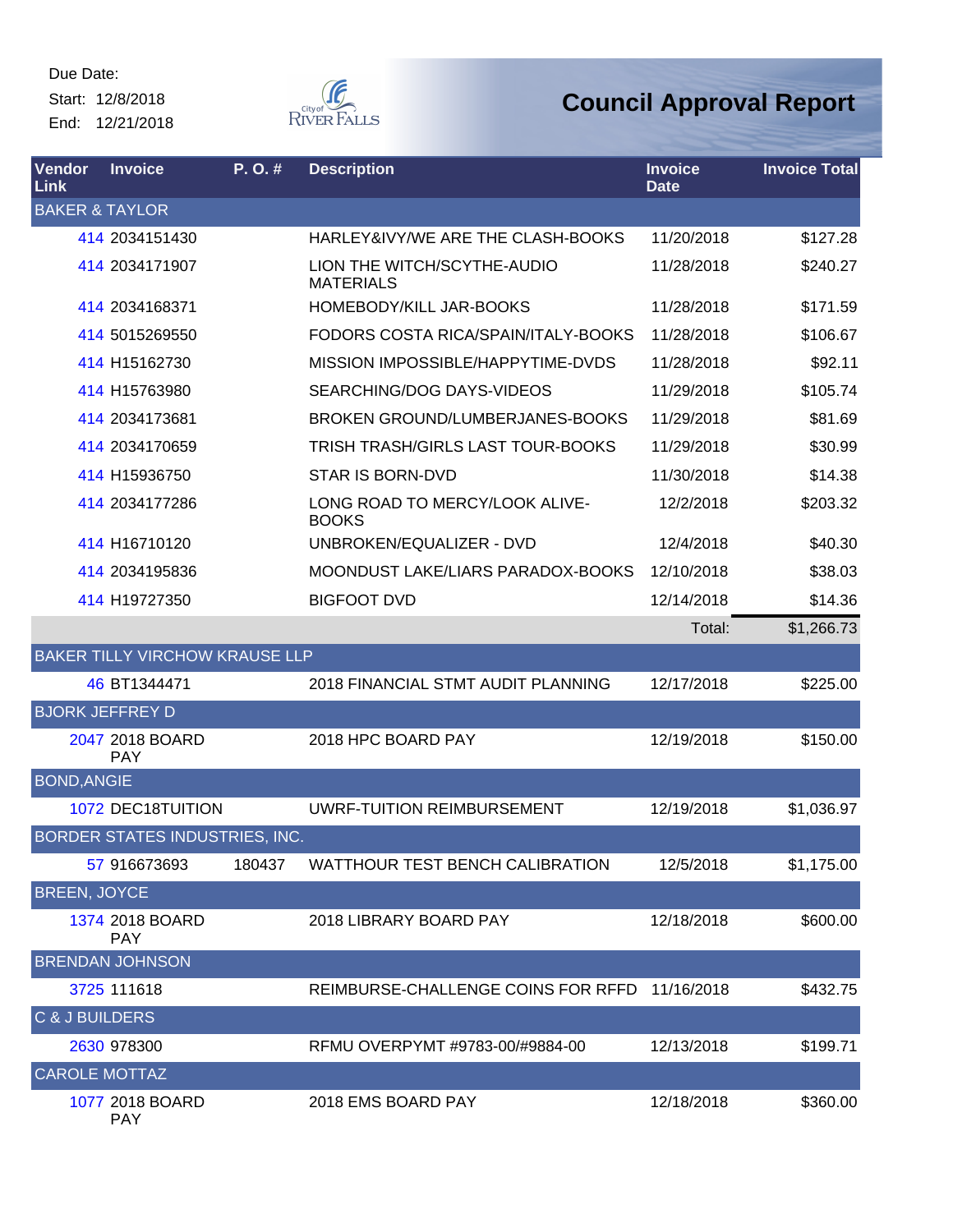Start: 12/8/2018 End: 12/21/2018



| Vendor<br>Link        | <b>Invoice</b>                        | P. O. # | <b>Description</b>                                 | <b>Invoice</b><br><b>Date</b> | <b>Invoice Total</b> |
|-----------------------|---------------------------------------|---------|----------------------------------------------------|-------------------------------|----------------------|
|                       | <b>CENGAGE LEARNING</b>               |         |                                                    |                               |                      |
|                       | 123 65616124                          |         | MOJAVE SHOWDOWN/HIGH SIERRA-BOOKS 11/21/2018       |                               | \$45.73              |
|                       | <b>CENTER POINT INC</b>               |         |                                                    |                               |                      |
|                       | 412 1646064                           |         | RUST&STARDUST/THE RUIN - BOOKS                     | 12/1/2018                     | \$135.42             |
| <b>CENTURYLINK</b>    |                                       |         |                                                    |                               |                      |
|                       | 1796 1456484552                       |         | <b>NOV18 LONG DISTANCE PHONE</b>                   | 11/30/2018                    | \$5.83               |
|                       | <b>CRYSTEEL TRUCK EQUIPMENT INC</b>   |         |                                                    |                               |                      |
|                       | 1671 F42650                           | 180439  | 2018 Service Truck - Electric UT21218              | 12/10/2018                    | \$18,145.54          |
| <b>CURTIS, RAY</b>    |                                       |         |                                                    |                               |                      |
|                       | 427 2018SAFETYFO<br><b>OTWEAR</b>     |         | 2018 SAFETY FOOTWEAR<br><b>REIMBURSEMENT</b>       | 12/13/2018                    | \$150.00             |
|                       | <b>DIGGERS HOTLINE INC</b>            |         |                                                    |                               |                      |
|                       | 93 181127701                          |         | NOV18-DIGGERS HOTLINE RFMU TICKETS                 | 11/30/2018                    | \$384.00             |
|                       | DOBBERTIN, BRANDON                    |         |                                                    |                               |                      |
|                       | 1378 2018 BOARD<br><b>PAY</b>         |         | 2018 PARK AND REC BOARD PAY                        | 12/19/2018                    | \$450.00             |
| DONATH, GARY A        |                                       |         |                                                    |                               |                      |
|                       | 1066 2018 BOARD<br><b>PAY</b>         |         | 2018 EMS BOARD PAY                                 | 12/18/2018                    | \$350.00             |
| <b>DUSTIN O'BRYAN</b> |                                       |         |                                                    |                               |                      |
|                       | 3724 DEC18TOOLAL<br><b>LOW</b>        |         | D.O'BRYAN-2018 TOOL ALLOWANCE                      | 12/1/2018                     | \$300.00             |
| <b>EDGAR, JUDY</b>    |                                       |         |                                                    |                               |                      |
|                       | 3176 2018 BOARD<br><b>PAY</b>         |         | 2018 EMS BOARD PAY                                 | 12/18/2018                    | \$300.00             |
| <b>EFTPS</b>          |                                       |         |                                                    |                               |                      |
|                       | 7 46766                               |         | PPE 12/16/2018                                     | 12/21/2018                    | \$72,822.00          |
|                       | <b>EHLERS &amp; ASSOCIATES INC</b>    |         |                                                    |                               |                      |
|                       | 100 78912                             | 180429  | THRU NOV18-CREATION TID 13                         | 12/10/2018                    | \$7,500.00           |
|                       | 100 78908                             | 180429  | THRU NOV18-CREATION TID 14                         | 12/10/2018                    | \$9,500.00           |
|                       |                                       |         |                                                    | Total:                        | \$17,000.00          |
|                       | EMERGENCY AUTOMOTIVE TECHNOLOGIES INC |         |                                                    |                               |                      |
|                       | 359 OAK18151                          | 180432  | 2018 FORD INTERCEPTOR LIGHTS/BRUSH<br><b>GUARD</b> | 10/29/2018                    | \$5,285.16           |
|                       | <b>EMERGENCY CARE CONSULTANTS</b>     |         |                                                    |                               |                      |
|                       | 3028 1963                             | 180074  | NOV2018 PHYSICIAN RESOLUTION 6162                  | 11/30/2018                    | \$1,500.00           |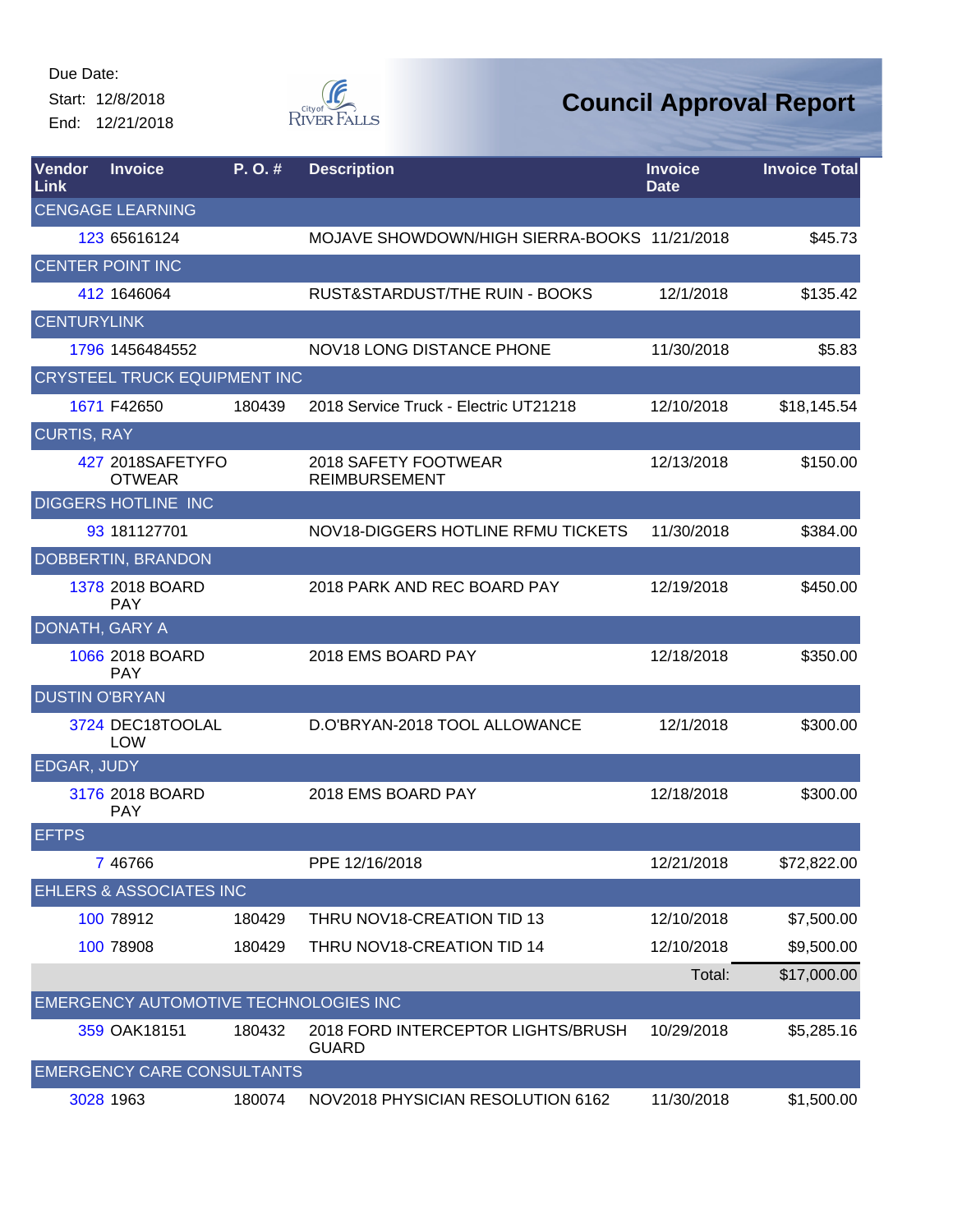Start: 12/8/2018 End: 12/21/2018



| Vendor<br>Link        | <b>Invoice</b>                       | P.O.#  | <b>Description</b>                                     | <b>Invoice</b><br><b>Date</b> | <b>Invoice Total</b> |
|-----------------------|--------------------------------------|--------|--------------------------------------------------------|-------------------------------|----------------------|
|                       | <b>ENTERPRISE FM TRUST</b>           |        |                                                        |                               |                      |
|                       | 456 FBN3605022                       | 180298 | <b>DEC18 MOTOR POOL/BUILDING</b><br><b>INSPECTOR</b>   | 12/5/2018                     | \$1,878.22           |
|                       | EO JOHNSON CO. INC                   |        |                                                        |                               |                      |
|                       | 98 23907829                          |        | <b>DEC18 LIBRARY SAMSUNG STANDARD</b><br><b>PYMT</b>   | 12/17/2018                    | \$109.52             |
|                       | <b>EXPRESS PERSONNEL SERVICES</b>    |        |                                                        |                               |                      |
|                       | 109 21537025                         | 180170 | WKEND 11/25 8.25HRS JWALTERS TEMP<br><b>HELP</b>       | 11/27/2018                    | \$150.56             |
|                       | 109 21602268                         |        | WKEND 12/9/18 22HRS J.HAYES-COMM<br><b>INTERN</b>      | 12/11/2018                    | \$385.44             |
|                       | 109 21602270                         | 180170 | WKEND 12/9 3.25 HRS-JWALTERS                           | 12/11/2018                    | \$59.31              |
|                       | 109 21602271                         | 180190 | WKEND12/9 16.5HRS TRIXMANN                             | 12/11/2018                    | \$313.17             |
|                       |                                      |        |                                                        | Total:                        | \$908.48             |
|                       | <b>FBG SERVICE CORPORATION</b>       |        |                                                        |                               |                      |
|                       | 364 838613                           | 180412 | Nov18-Multiple Buildings- Fall Floor                   | 11/30/2018                    | \$2,793.72           |
|                       | <b>FERGUSON, REBECCA</b>             |        |                                                        |                               |                      |
|                       | 2049 2018 BOARD<br><b>PAY</b>        |        | 2018 LIBRARY BOARD PAY                                 | 12/18/2018                    | \$500.00             |
|                       | FIRE RECOVERY USA LLC                |        |                                                        |                               |                      |
|                       | 3730 558946                          |        | 1603 PINE ST-EMERG RESPONSE-GAS<br><b>LEAK</b>         | 12/10/2018                    | \$100.00             |
|                       | FIRST NATIONAL BANK - RF SECTION 125 |        |                                                        |                               |                      |
|                       | 6 46765                              |        | PPE 12/16/2018                                         | 12/21/2018                    | \$2,434.28           |
| <b>FREEMAN, JAMES</b> |                                      |        |                                                        |                               |                      |
|                       | 389 NOV18SOLAR                       |        | NOV18 SOLAR CREDIT #9363-00                            | 12/13/2018                    | \$52.64              |
| <b>GAULKE, BRENDA</b> |                                      |        |                                                        |                               |                      |
|                       | 1377 2018 BOARD<br><b>PAY</b>        |        | 2018 PARK AND REC BOARD PAY                            | 12/19/2018                    | \$350.00             |
|                       | <b>GENERAL COMMUNICATIONS INC</b>    |        |                                                        |                               |                      |
|                       | 126 263273                           | 180415 | FIRE DEPT-PORTABLE RADIOS                              | 12/12/2018                    | \$6,097.00           |
|                       | <b>GHD SERVICES INC</b>              |        |                                                        |                               |                      |
|                       | 489 966664                           | 180125 | THRU 11/24/18 Annual Groundwater Monitoring 12/10/2018 |                               | \$2,242.50           |
| <b>GRACE PAULSON</b>  |                                      |        |                                                        |                               |                      |
|                       | 937 NOV18SOLAR                       |        | NOV18 SOLAR CREDIT #5856-00                            | 12/13/2018                    | \$32.87              |
| <b>GRANT HANSON</b>   |                                      |        |                                                        |                               |                      |
|                       | 1396 2018 BOARD<br><b>PAY</b>        |        | 2018 PD/FIRE BOARD PAY                                 | 12/18/2018                    | \$150.00             |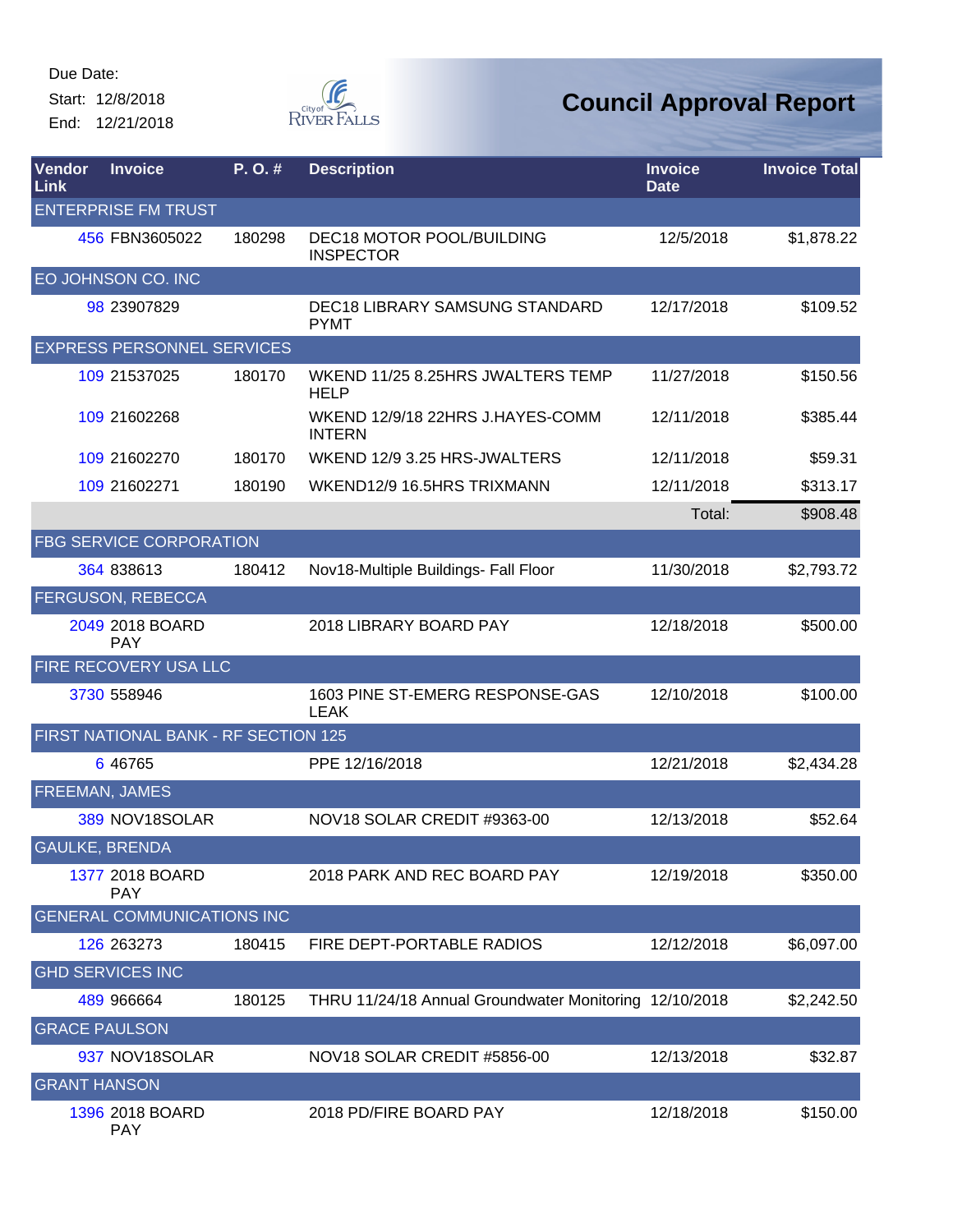Start: 12/8/2018 End: 12/21/2018



| Vendor<br>Link       | <b>Invoice</b>                      | P.O.#  | <b>Description</b>                                 | <b>Invoice</b><br><b>Date</b> | <b>Invoice Total</b> |
|----------------------|-------------------------------------|--------|----------------------------------------------------|-------------------------------|----------------------|
|                      | HANTEN BROADCASTING COMPANY INC     |        |                                                    |                               |                      |
|                      | 306 1454                            |        | NOV18 SPORTSCASTERS CLUB                           | 11/30/2018                    | \$60.00              |
| <b>HEINZE, HEIDI</b> |                                     |        |                                                    |                               |                      |
|                      | 1365 2018 BOARD<br><b>PAY</b>       |        | 2018 HPC BOARD PAY                                 | 12/19/2018                    | \$660.00             |
|                      | <b>HIGH TECH CLEANING SERVICE</b>   |        |                                                    |                               |                      |
|                      | 848 1106                            |        | 12/12 SQUAD 4 - BIO-HAZARD WASTE<br><b>CLEANUP</b> | 12/19/2018                    | \$85.00              |
| HOFFMAN, JAYNE       |                                     |        |                                                    |                               |                      |
|                      | 1388 2018 BOARD<br><b>PAY</b>       |        | 2018 HPC BOARD PAY                                 | 12/19/2018                    | \$500.00             |
|                      | <b>HOISINGTON KOEGLER GROUP INC</b> |        |                                                    |                               |                      |
|                      | 1261 018-019-7                      | 180191 | Thru Oct18-Phase 2 Kinni Corridor Plan             | 11/11/2018                    | \$9,374.63           |
|                      | 1261 018-019-8                      | 180191 | Nov18-Phase 2 Kinni Corridor Plan                  | 12/9/2018                     | \$5,698.62           |
|                      |                                     |        |                                                    | Total:                        | \$15,073.25          |
|                      | HUDSON PHYSICIANS, S.C.             |        |                                                    |                               |                      |
|                      | 145 800370411218                    |        | NOV18 EMPLOYMENT EXAM                              | 11/30/2018                    | \$265.00             |
|                      | <b>HUEBSCH LAUNDRY COMPANY</b>      |        |                                                    |                               |                      |
|                      | 146 4188455                         | 180048 | 11/28/18 HUEBSCH PW UNIFORMS                       | 11/28/2018                    | \$128.61             |
|                      | 146 4191832                         |        | S.SIMPSON-TWO TONE SOFT SHELL<br><b>JACKET</b>     | 12/3/2018                     | \$64.98              |
|                      | 146 4193073                         | 180047 | 12/05/2018 HUEBSCH WWTP UNIFORMS                   | 12/5/2018                     | \$44.74              |
|                      | 146 4193072                         | 180048 | 12/5/2018 HUEBSCH PW UNIFORMS                      | 12/5/2018                     | \$131.12             |
|                      | 146 4193071                         | 180046 | 12/05/2018 HUEBSCH WATER UNIFORMS                  | 12/5/2018                     | \$40.28              |
|                      | 146 4193070                         | 180041 | 12/05/2018 HUEBSCH ELECTRIC UNIFORMS               | 12/5/2018                     | \$250.59             |
|                      | 146 4197054                         | 180048 | 12/12/2018 HUEBSCH PW UNIFORMS                     | 12/12/2018                    | \$131.12             |
|                      | 146 4197052                         | 180041 | 12/12/2018 HUEBSCH ELECTRIC UNIFORMS               | 12/12/2018                    | \$250.59             |
|                      | 146 4197053                         | 180046 | 12/12/2018 HUEBSCH WATER UNIFORMS                  | 12/12/2018                    | \$40.28              |
|                      | 146 4197055                         | 180047 | 12/12/2018 HUEBSCH WWTP UNIFORMS                   | 12/12/2018                    | \$44.74              |
|                      | 146 4201788                         |        | 12/19 LINEN BAGS/BRUSHMATS                         | 12/19/2018                    | \$53.06              |
|                      | 146 4201796                         |        | 12/19 CITY HALL-BRUSHMATS                          | 12/19/2018                    | \$42.88              |
|                      | 146 4201101                         |        | 12/19/18 HUEBSCH WWTP UNIFORMS                     | 12/19/2018                    | \$44.74              |
|                      | 146 4201099                         |        | 12/19 WATER UNIFORMS                               | 12/19/2018                    | \$40.28              |
|                      | 146 4201098                         | 180041 | 12/19/2018 HUEBSCH ELECTRIC UNIFORMS               | 12/19/2018                    | \$250.59             |
|                      |                                     |        |                                                    | Total:                        | \$1,558.60           |
| I & S GROUP, INC     |                                     |        |                                                    |                               |                      |
|                      | 2787 53352                          | 180163 | Thru Nov18-Glen Park Pavilion - Construction       | 11/30/2018                    | \$4,775.00           |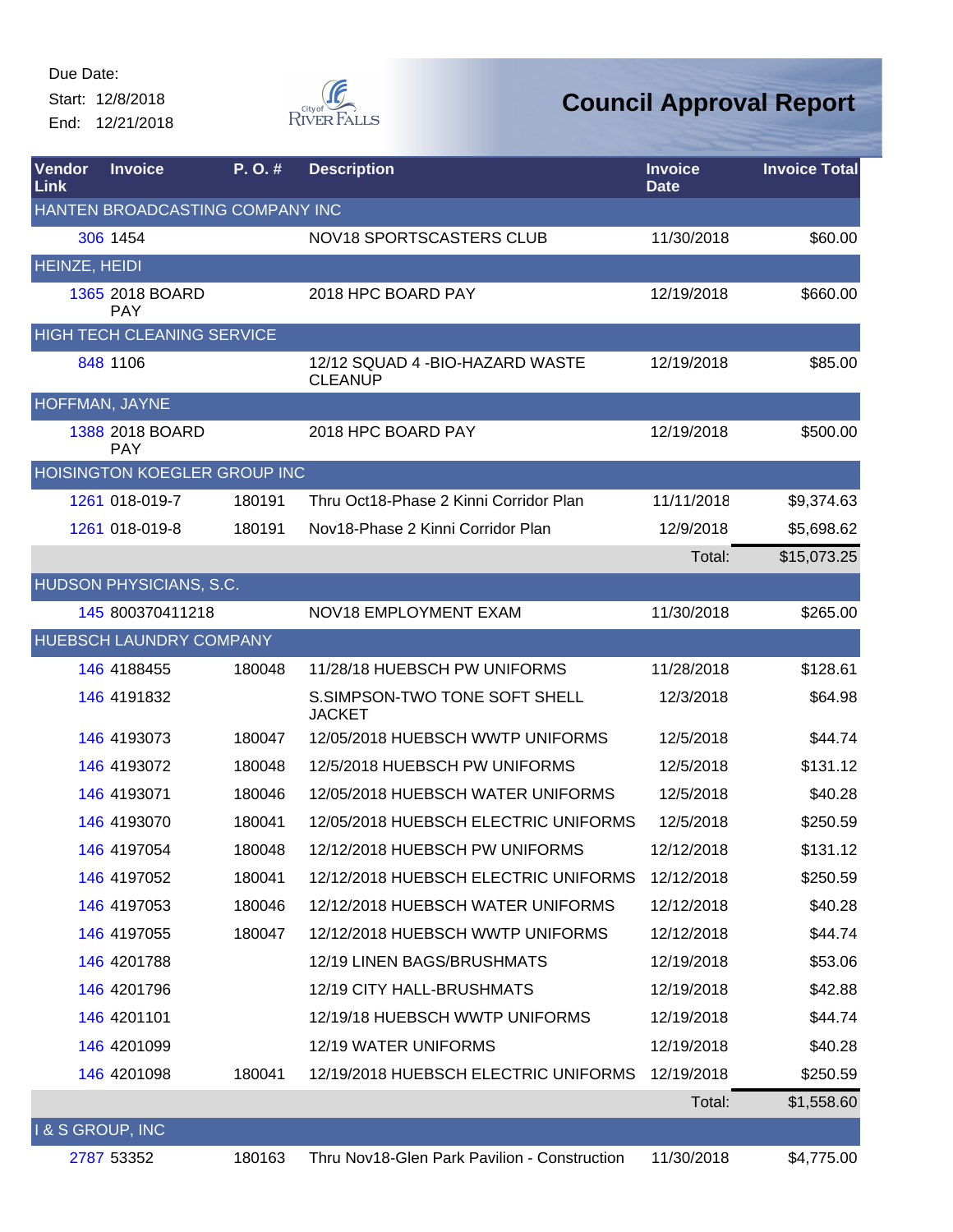Start: 12/8/2018 End: 12/21/2018



| Vendor<br>Link       | <b>Invoice</b>                         | P.O.#  | <b>Description</b>                                   | <b>Invoice</b><br><b>Date</b> | <b>Invoice Total</b> |
|----------------------|----------------------------------------|--------|------------------------------------------------------|-------------------------------|----------------------|
|                      | 2787 53353                             | 180161 | Thru Nov18-Glen Park Renovation Project-<br>Pavilion | 11/30/2018                    | \$32,134.00          |
|                      |                                        |        |                                                      | Total:                        | \$36,909.00          |
|                      | INDUSTRIAL HEALTH SERVICES NETWORK INC |        |                                                      |                               |                      |
|                      | 948 116793                             |        | NOV18 RANDOM/PRE-EMPLOYMENT<br><b>TESTING</b>        | 11/30/2018                    | \$203.70             |
|                      | INDUSTRIAL SAFETY, INC                 |        |                                                      |                               |                      |
|                      | 817 49861                              | 180385 | <b>17 SETS FIREFIGHTER GEAR</b>                      | 12/13/2018                    | \$37,221.80          |
| <b>INFOSEND INC</b>  |                                        |        |                                                      |                               |                      |
|                      | 150 145679                             | 180071 | NOV2018 RFMU MONTHLY STATEMENTS                      | 11/30/2018                    | \$3,109.68           |
|                      | 150 146181                             | 180171 | NOV2018 RFMU MONTHLY BILLING<br><b>INSERTS</b>       | 12/14/2018                    | \$715.75             |
|                      |                                        |        |                                                      | Total:                        | \$3,825.43           |
|                      |                                        |        | INTERNATIONAL CITY MGMT ASSOC RETIREMENT CORP        |                               |                      |
|                      | 1 46760                                |        | PPE 12/16/2018                                       | 12/21/2018                    | \$19,594.25          |
|                      | 1 46761                                |        | PPE 12/16/2018                                       | 12/21/2018                    | \$976.32             |
|                      |                                        |        |                                                      | Total:                        | \$20,570.57          |
|                      | <b>IVERSON LASER ENGRAVING INC</b>     |        |                                                      |                               |                      |
|                      | 177 0037794                            |        | SIXTEEN NAMETAGS W/MAGNETS                           | 12/17/2018                    | \$136.00             |
|                      | <b>JAMES NORDGREN</b>                  |        |                                                      |                               |                      |
|                      | 2044 2018 BOARD<br><b>PAY</b>          |        | 2018 PARK AND REC BOARD PAY                          | 12/19/2018                    | \$500.00             |
|                      | <b>JAWORSKI TAMARRA</b>                |        |                                                      |                               |                      |
|                      | 2279 TUITIONREIMB<br><b>URSE</b>       |        | TUITION REIMBURSE-INTERNSHIP IN<br><b>GEOGRAPHY</b>  | 12/18/2018                    | \$394.10             |
|                      | JOHNSON, JANET                         |        |                                                      |                               |                      |
|                      | 1375 2018 BOARD<br><b>PAY</b>          |        | 2018 LIBRARY BOARD PAY                               | 12/18/2018                    | \$550.00             |
|                      | <b>JOHNSON, VIRGIL</b>                 |        |                                                      |                               |                      |
|                      | 167 2018SAFETYEY<br><b>EWEAR</b>       |        | 2018 SAFETY EYEWEAR REIMBURSEMENT                    | 12/1/2018                     | \$200.00             |
|                      | <b>KELLEN WELLS-MANGOLD</b>            |        |                                                      |                               |                      |
|                      | 3492 2018 BOARD<br><b>PAY</b>          |        | 2018 UTILITY COMMISSION BOARD PAY                    | 12/19/2018                    | \$300.00             |
| <b>KEVIN SWANSON</b> |                                        |        |                                                      |                               |                      |
|                      | 2637 2018 BOARD<br><b>PAY</b>          |        | 2018 UTILITY COMMISSION BOARD PAY                    | 12/19/2018                    | \$450.00             |
|                      | KITTLESON, KENT                        |        |                                                      |                               |                      |
|                      | 3175 2018 BOARD<br><b>PAY</b>          |        | 2018 EMS BOARD PAY                                   | 12/18/2018                    | \$350.00             |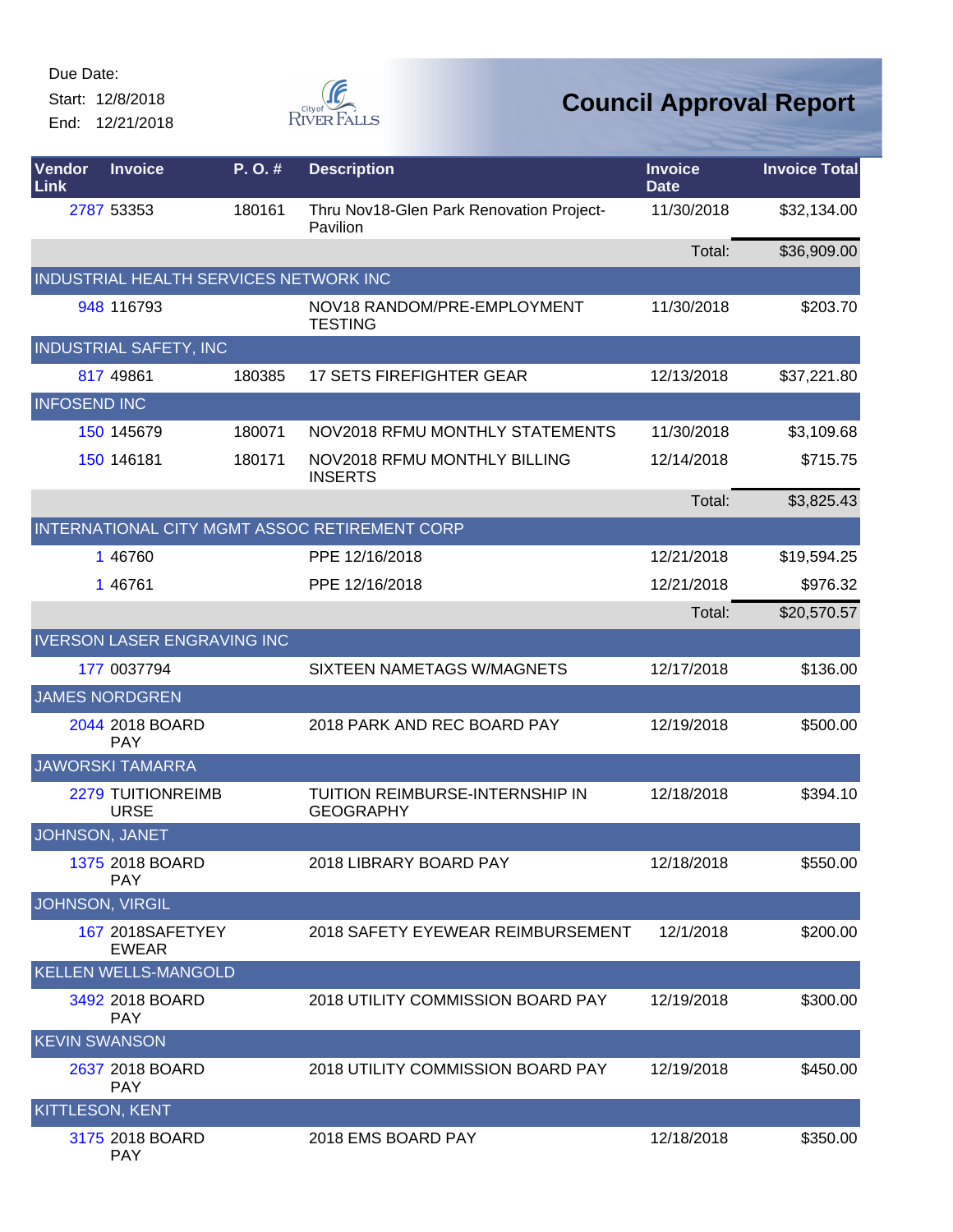Start: 12/8/2018 End: 12/21/2018



| Vendor<br><b>Link</b> | <b>Invoice</b>                     | P. O. # | <b>Description</b>                                  | <b>Invoice</b><br><b>Date</b> | <b>Invoice Total</b> |
|-----------------------|------------------------------------|---------|-----------------------------------------------------|-------------------------------|----------------------|
|                       | KOHN LAW FIRM S.C.                 |         |                                                     |                               |                      |
|                       | 3556 46771                         |         | PPE 12/16/2018                                      | 12/21/2018                    | \$134.40             |
| <b>KUSS, RUTH</b>     |                                    |         |                                                     |                               |                      |
|                       | 1370 2018 BOARD<br><b>PAY</b>      |         | 2018 LIBRARY BOARD PAY                              | 12/18/2018                    | \$400.00             |
| <b>KWIK TRIP</b>      |                                    |         |                                                     |                               |                      |
|                       | <b>172 NOV18</b>                   |         | <b>NOV18 MOTOR FUEL STMT</b>                        | 11/30/2018                    | \$10,236.30          |
|                       | LA RUE, PATRICIA                   |         |                                                     |                               |                      |
|                       | 1839 2018 BOARD<br><b>PAY</b>      |         | 2018 PARK AND REC BOARD PAY                         | 12/19/2018                    | \$500.00             |
|                       | LINEHAN OUTDOOR SERVICES LLC       |         |                                                     |                               |                      |
|                       | 1570 3323                          | 180023  | NOV2018 SNOW SHOVELING                              | 12/5/2018                     | \$1,738.00           |
|                       | <b>LOFFLER COMPANIES INC</b>       |         |                                                     |                               |                      |
|                       | 182 23778428                       |         |                                                     | 11/22/2018                    | \$249.00             |
|                       | 182 23778429                       |         | DEC18 FIRE DEPT KONICA MINOLTA                      | 11/22/2018                    | \$216.00             |
|                       | 182 23778427                       |         | DEC18 COURT/CSR PRINTER/BASE PYMT                   | 11/22/2018                    | \$160.00             |
|                       | 182 23778430                       |         | <b>DEC18 ADMIN PRINTER/BASE</b><br>PYMT&USAGE       | 11/22/2018                    | \$326.66             |
|                       | 182 372042275                      |         | 11/21-12/21 BASE PYMT/10/21-11/21<br><b>OVERAGE</b> | 11/26/2018                    | \$201.22             |
|                       | 182 23903853                       |         | DEC18 AMB KONICA MINOLTA COPIER                     | 12/17/2018                    | \$149.00             |
|                       |                                    |         |                                                     | Total:                        | \$1,301.88           |
| <b>LUKE BAUMANN</b>   |                                    |         |                                                     |                               |                      |
|                       | 3070 2018SAFETYFO<br><b>OTWEAR</b> |         | 2018 SAFETY FOOTWEAR<br><b>REIMBURSEMENT</b>        | 12/14/2018                    | \$137.14             |
|                       | <b>MAILROOM FINANCE INC</b>        |         |                                                     |                               |                      |
|                       | 845 NOV18XXXX69 180063<br>07       |         | NOV2018 POSTAGE MACHINE FUNDS                       | 11/23/2018                    | \$699.92             |
| <b>MARK A SAMS</b>    |                                    |         |                                                     |                               |                      |
|                       | 1068 2018 BOARD<br><b>PAY</b>      |         | 2018 PD/FIRE BOARD PAY                              | 12/18/2018                    | \$180.00             |
|                       | <b>MARK ANDERSON</b>               |         |                                                     |                               |                      |
|                       | 2635 2018 BOARD<br><b>PAY</b>      |         | 2018 HPC BOARD PAY                                  | 12/19/2018                    | \$550.00             |
|                       | <b>MARK SPAFFORD</b>               |         |                                                     |                               |                      |
|                       | 3728 2018 BOARD<br><b>PAY</b>      |         | 2018 UTILITY COMMISSION BOARD PAY                   | 12/19/2018                    | \$350.00             |
|                       | <b>MATHY CONSTRUCTION CO</b>       |         |                                                     |                               |                      |
|                       | 1184 5500046271                    | 180061  | 5 N MAIN MANHOLE IMPROVEMENTS                       | 11/30/2018                    | \$3,687.90           |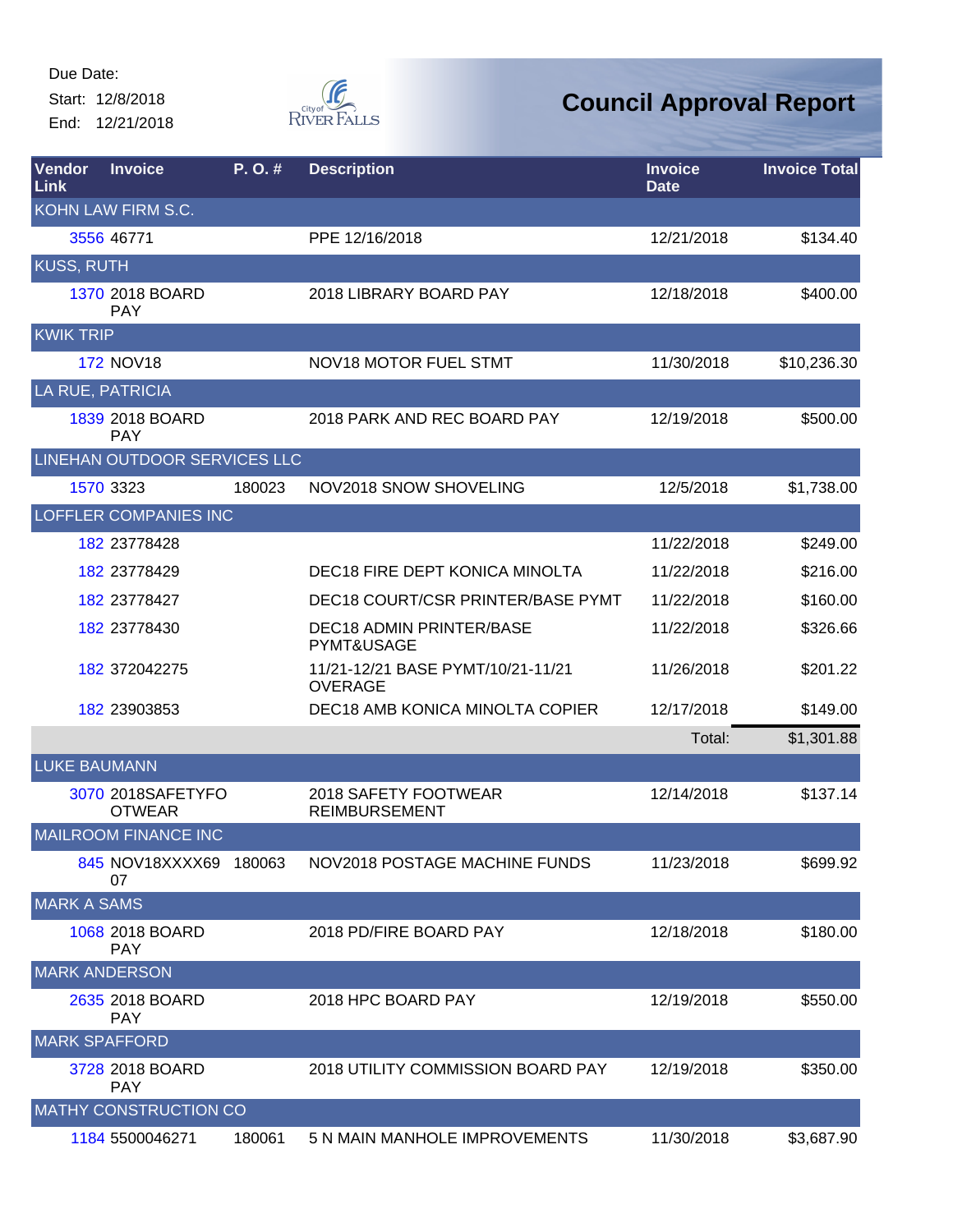Start: 12/8/2018 End: 12/21/2018



| Vendor<br>Link       | <b>Invoice</b>                     | P.O.#  | <b>Description</b>                                 | <b>Invoice</b><br><b>Date</b> | <b>Invoice Total</b> |
|----------------------|------------------------------------|--------|----------------------------------------------------|-------------------------------|----------------------|
|                      | 1184 DEC18                         | 180264 | DEC2018 Mill and Overlay Program                   | 12/1/2018                     | \$8,527.50           |
|                      | 1184 DEC18-1                       |        | DEC18 MILL AND OVERLAY PROJECT                     | 12/1/2018                     | \$21,967.25          |
|                      | 1184 DEC18-3                       | 180260 | DEC2018 Heritage Park and Trail                    | 12/1/2018                     | \$960.00             |
|                      |                                    |        |                                                    | Total:                        | \$35,142.65          |
| <b>MCNIFF, KEN</b>   |                                    |        |                                                    |                               |                      |
|                      | 3174 2018 BOARD<br><b>PAY</b>      |        | 2018 EMS BOARD PAY                                 | 12/18/2018                    | \$300.00             |
|                      | MENOMONIE PUBLIC LIBRARY           |        |                                                    |                               |                      |
|                      | 2094 DEC18                         |        | REIMBURSE-THIS ONES FOR YOU CD                     | 12/17/2018                    | \$9.97               |
| <b>MIDWEST TAPE</b>  |                                    |        |                                                    |                               |                      |
|                      | 409 96684851                       |        | LEADERSHIP - AUDIO MATERIALS                       | 12/4/2018                     | \$49.99              |
|                      | MOODY, ELIZABETH                   |        |                                                    |                               |                      |
|                      | 1381 2018 BOARD<br><b>PAY</b>      |        | 2018 PLAN COMMISSION BOARD PAY                     | 12/19/2018                    | \$400.00             |
|                      | <b>MOSS DESIGNS LTD</b>            |        |                                                    |                               |                      |
|                      | 3726 12125                         |        | LIBRARY-ONE ROUND TABLE                            | 12/10/2018                    | \$820.00             |
|                      | MY RECEPTIONIST INC                |        |                                                    |                               |                      |
|                      | 192 S022031212                     | 180076 | 11/14-12/11/18 EST AFTER HOURS PHONE<br><b>SVC</b> | 12/12/2018                    | \$106.68             |
|                      | MYSZEWSKI, ADAM                    |        |                                                    |                               |                      |
|                      | 1067 2018 BOARD<br><b>PAY</b>      |        | 2018 UTILITY COMMISSION BOARD PAY                  | 12/19/2018                    | \$540.00             |
|                      | ONE TIME PAY VENDOR                |        |                                                    |                               |                      |
|                      | 9999 AREIMERREFU<br><b>ND</b>      |        | REFUND-FORFEITURE REDUCTION                        | 12/14/2018                    | \$63.00              |
| <b>PAMELA FRIEDE</b> |                                    |        |                                                    |                               |                      |
|                      | 1616 2018 BOARD<br><b>PAY</b>      |        | 2018 HPC BOARD PAY                                 | 12/19/2018                    | \$350.00             |
| <b>PATRICK OJA</b>   |                                    |        |                                                    |                               |                      |
|                      | 3485 2018SAFETYFO<br><b>OTWEAR</b> |        | 2018 SAFETY FOOTWEAR<br><b>REIMBURSEMENT</b>       | 12/13/2018                    | \$150.00             |
|                      | <b>PATRICK RICHTER</b>             |        |                                                    |                               |                      |
|                      | 2636 2018 BOARD<br><b>PAY</b>      |        | 2018 UTILITY COMMISSION BOARD PAY                  | 12/19/2018                    | \$450.00             |
|                      | PEAK SOFTWARE SYSTEMS INC          |        |                                                    |                               |                      |
|                      | 3729 020040                        | 180440 | New Software -Sportsman-Peak                       | 12/19/2018                    | \$5,872.02           |
|                      | PEDERSON, DUANE                    |        |                                                    |                               |                      |
|                      | 1386 2018 BOARD<br><b>PAY</b>      |        | 2018 UTILITY COMMISSION BOARD PAY                  | 12/19/2018                    | \$150.00             |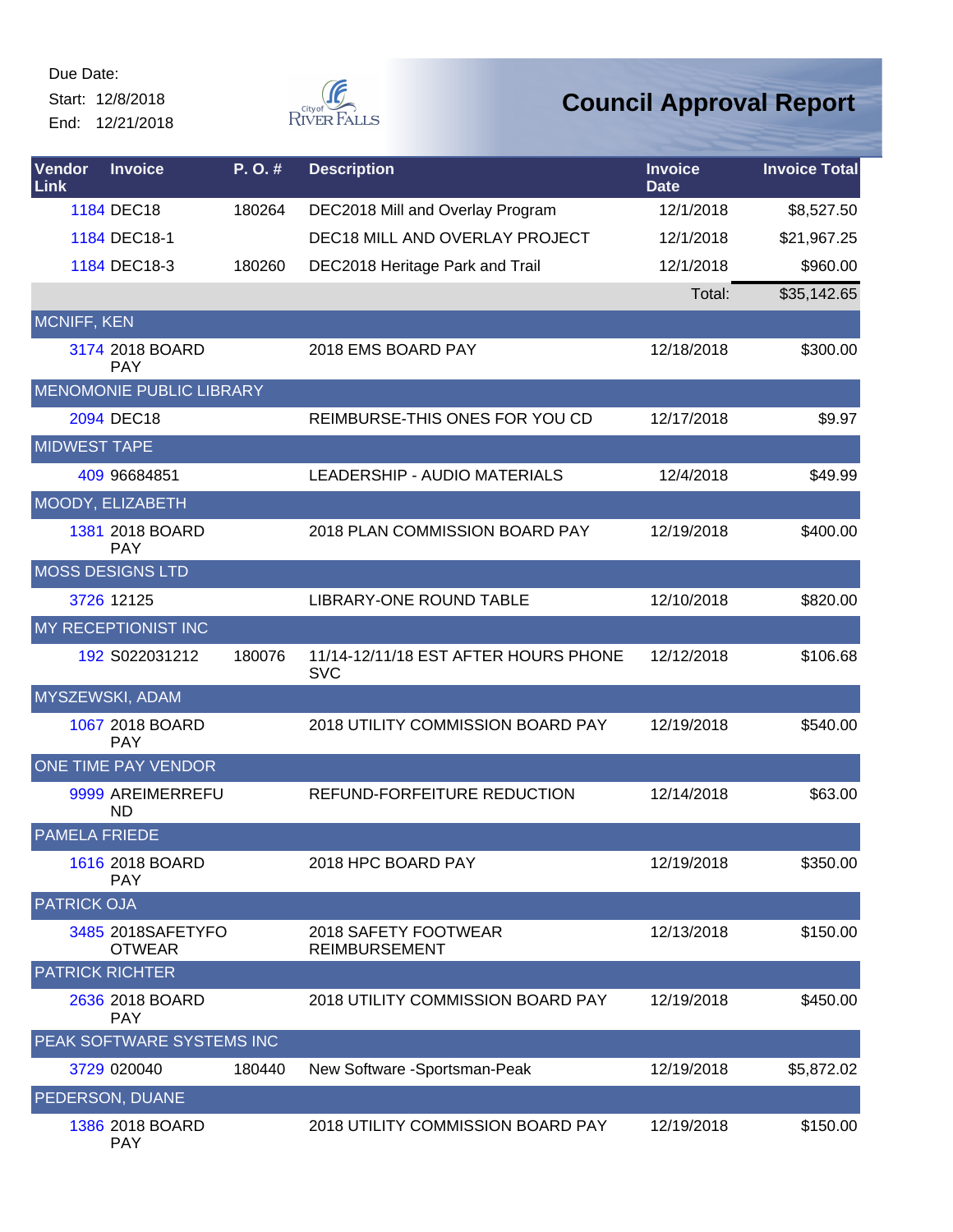Start: 12/8/2018 End: 12/21/2018



| Vendor<br>Link      | <b>Invoice</b>                  | P.O.#  | <b>Description</b>                                  | <b>Invoice</b><br><b>Date</b> | <b>Invoice Total</b> |
|---------------------|---------------------------------|--------|-----------------------------------------------------|-------------------------------|----------------------|
|                     | <b>PELION BENEFITS</b>          |        |                                                     |                               |                      |
|                     | 5 GLOTZE                        |        | 12/16/18 GLOTZE RETIREMENT TO PELION                | 12/20/2018                    | \$40,851.55          |
|                     | 5 46764                         |        | PPE 12/16/2018                                      | 12/21/2018                    | \$2,244.24           |
|                     |                                 |        |                                                     | Total:                        | \$43,095.79          |
|                     | PIERCE COUNTY HIGHWAY DEPT      |        |                                                     |                               |                      |
|                     | 453 180820                      |        | <b>CREDIT-RETURNED GRAVEL</b>                       | 9/10/2018                     | $-$581.59$           |
|                     | 453 181025                      |        | <b>OCT18 HAULED SWEEPINGS</b>                       | 11/19/2018                    | \$987.51             |
|                     |                                 |        |                                                     | Total:                        | \$405.92             |
|                     | PIERCE COUNTY TREASURER         |        |                                                     |                               |                      |
|                     | <b>210 NOV18</b>                |        | NOV18 JAIL, DWI & INTERLOCK                         | 12/1/2018                     | \$1,785.82           |
|                     | 210 515                         |        | 2018 TAX BILLS/ENVELOPES-<br><b>SEALED/INSERTED</b> | 12/11/2018                    | \$440.58             |
|                     |                                 |        |                                                     | Total:                        | \$2,226.40           |
| <b>POSTMASTER</b>   |                                 |        |                                                     |                               |                      |
|                     | 276 PD95009-000                 |        | SERVICE FOR PROVIDING ADDRESS<br><b>UPDATES</b>     | 12/14/2018                    | \$50.00              |
|                     | PURNENDU VASAVADA               |        |                                                     |                               |                      |
|                     | 2638 2018 BOARD<br><b>PAY</b>   |        | 2018 LIBRARY BOARD PAY                              | 12/18/2018                    | \$500.00             |
| <b>PUSH INC</b>     |                                 |        |                                                     |                               |                      |
|                     | 3606 113018-CRF                 | 180435 | NOV2018 WINTER DIRCTIONAL BORING                    | 11/30/2018                    | \$57,000.00          |
|                     | <b>RANGE CREDIT BUREAU INC</b>  |        |                                                     |                               |                      |
|                     | 3686 46772                      |        | PPE 12/16/2018                                      | 12/21/2018                    | \$35.66              |
| <b>REESE, SUSAN</b> |                                 |        |                                                     |                               |                      |
|                     | 1379 2018 BOARD<br><b>PAY</b>   |        | 2018 PARK AND REC BOARD PAY                         | 12/19/2018                    | \$660.00             |
|                     | 1379 2018 BOARD<br>PAY-PC       |        | 2018 PLAN COMMISSION BOARD PAY                      | 12/19/2018                    | \$540.00             |
|                     |                                 |        |                                                     | Total:                        | \$1,200.00           |
|                     | <b>RFMU PAYMENTS OR REFUNDS</b> |        |                                                     |                               |                      |
|                     | 990610 11201                    |        | RFMU OVERPYMT-3 ACCTS                               | 12/13/2018                    | \$180.68             |
|                     | 990610 202901                   |        | RFMU OVERPYMT #2029-01                              | 12/13/2018                    | \$557.65             |
|                     | 990610 262005                   |        | RFMU OVERPYMT #2620-05                              | 12/13/2018                    | \$114.87             |
|                     | 990610 400322                   |        | RFMU OVERPYMT #4003-22                              | 12/13/2018                    | \$143.83             |
|                     | 990610 511401                   |        | RFMU OVERPYMT #5114-01                              | 12/13/2018                    | \$88.90              |
|                     | 990610 525300                   |        | RFMU OVERPYMT #5253-00                              | 12/13/2018                    | \$31.73              |
|                     | 990610 535901                   |        | RFMU OVERPYMT #5359-01                              | 12/13/2018                    | \$43.51              |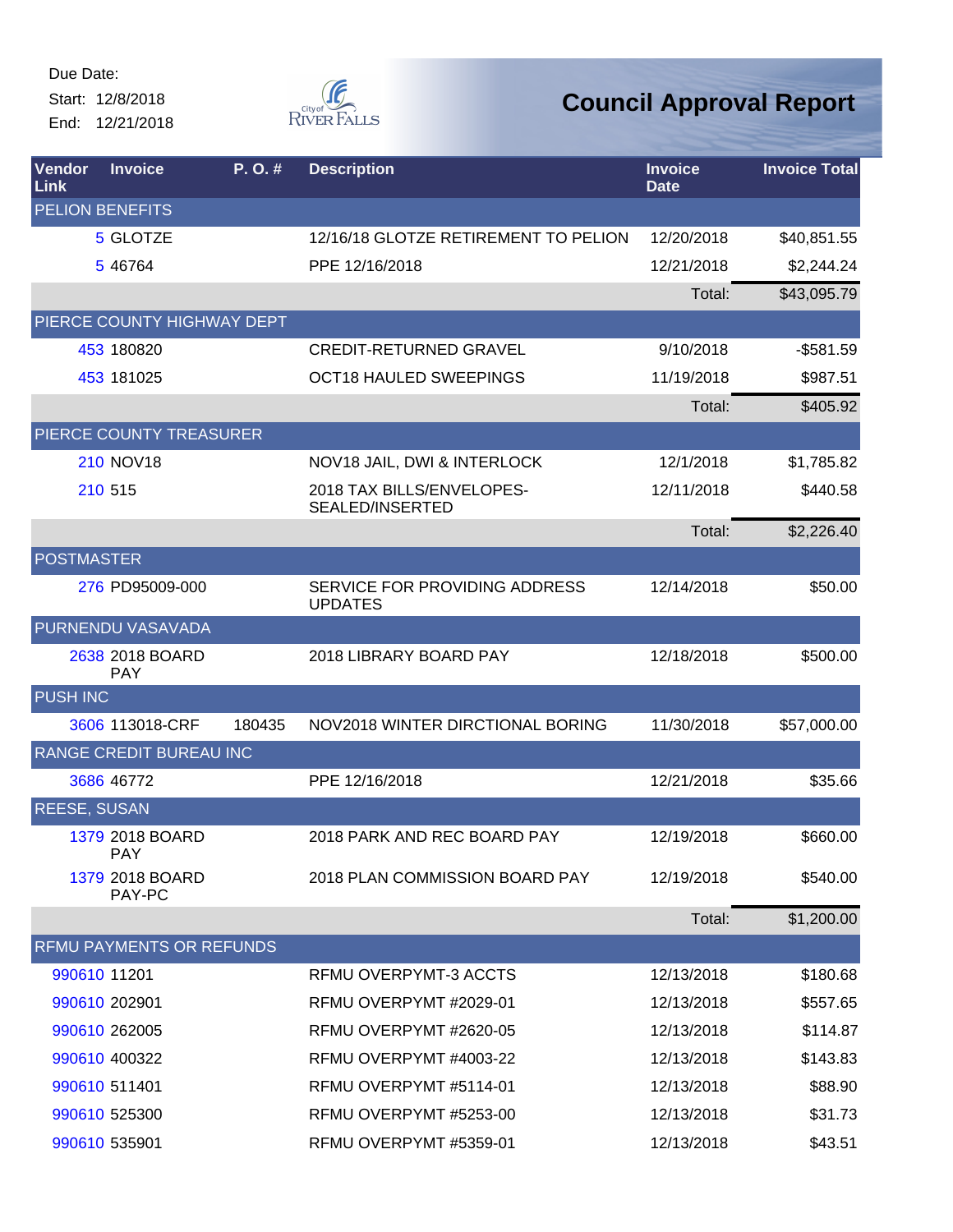Start: 12/8/2018 End: 12/21/2018



| Vendor<br>Link       | <b>Invoice</b>                      | P.O.#  | <b>Description</b>                                             | <b>Invoice</b><br><b>Date</b> | <b>Invoice Total</b> |
|----------------------|-------------------------------------|--------|----------------------------------------------------------------|-------------------------------|----------------------|
|                      | 990610 723701                       |        | RFMU OVERPYMT #7237-01                                         | 12/13/2018                    | \$129.23             |
|                      | 990610 742003                       |        | RFMU OVERPYMT #7420-03                                         | 12/13/2018                    | \$174.77             |
|                      | 990610 832314                       |        | RFMU OVERPYMT #8323-14                                         | 12/13/2018                    | \$47.78              |
|                      | 990610 853501                       |        | RFMU OVERPYMT #8535-01                                         | 12/13/2018                    | \$83.27              |
|                      | 990610 901000                       |        | RFMU OVERPYMT #9010-00                                         | 12/13/2018                    | \$130.89             |
|                      | 990610 905403                       |        | RFMU OVERPYMT #9054-03                                         | 12/13/2018                    | \$303.54             |
|                      | 990610 9108-01                      |        | RFMU OVERPYMT #9108-01                                         | 12/13/2018                    | \$202.34             |
|                      |                                     |        |                                                                | Total:                        | \$2,232.99           |
| RITZINGER, JEAN      |                                     |        |                                                                |                               |                      |
|                      | 1371 2018 BOARD<br><b>PAY</b>       |        | 2018 LIBRARY BOARD PAY                                         | 12/18/2018                    | \$550.00             |
|                      | RIVER FALLS CHAMBER OF COMMERCE INC |        |                                                                |                               |                      |
|                      | 225 16403-NOV18                     |        | LIBRARY-GINGERBREAD CONTEST<br><b>AWARDS</b>                   | 11/27/2018                    | \$350.00             |
|                      | 225 14327                           |        | <b>EMPLOYEES-144 CHAMBER CHECKS</b>                            | 12/5/2018                     | \$1,440.00           |
|                      | 225 DEC18 16447                     |        | <b>SSIMPSON-BUSINESS BREAKFAST</b>                             | 12/7/2018                     | \$15.00              |
|                      | 225 16449                           |        | <b>EMPLOYEE CKS-TWO CHAMBER CKS</b>                            | 12/11/2018                    | \$20.00              |
|                      |                                     |        |                                                                | Total:                        | \$1,825.00           |
|                      | RIVER FALLS POLICE ASSOCIATION      |        |                                                                |                               |                      |
|                      | 9 46767                             |        | PPE 12/16/2018                                                 | 12/21/2018                    | \$642.00             |
| <b>RUNNING INC</b>   |                                     |        |                                                                |                               |                      |
|                      | 1573 19873                          | 180073 | NOV2018 Taxi Management Services                               | 11/30/2018                    | \$17,149.95          |
|                      | RUSK COUNTY COMMUNITY LIBRARY       |        |                                                                |                               |                      |
|                      | 1355 DEC18                          |        | REIMBURSE-CROCHETED SOFTIES-BOOK                               | 12/17/2018                    | \$23.00              |
|                      | RYAN MECHANICAL INC                 |        |                                                                |                               |                      |
|                      | 3311 18-1931                        | 180402 | THREAD PIPE FOR RADIANT HEAT                                   | 11/29/2018                    | \$900.00             |
|                      | 3311 18-1976                        |        | LIBRARY-MOVE SINK/AMB-REPLACE FLOOR 12/11/2018<br><b>DRAIN</b> |                               | \$740.00             |
|                      |                                     |        |                                                                | Total:                        | \$1,640.00           |
| <b>SAVATREE</b>      |                                     |        |                                                                |                               |                      |
|                      | 772 6427997                         | 180062 | NOV2018 BOULEVARD TREE PRUNING                                 | 11/30/2018                    | \$14,300.00          |
|                      | SCHOOL DISTRICT OF RIVER FALLS      |        |                                                                |                               |                      |
|                      | 229 2018MOBILEHO<br><b>METAX</b>    |        | 2018 MOBILE HOME TAX                                           | 12/19/2018                    | \$11,260.79          |
| <b>SEEMUTH, DEAN</b> |                                     |        |                                                                |                               |                      |
|                      | 3602 2018SAFETYEY<br><b>EWEAR</b>   |        | 2018 SAFETY EYEWEAR REIMBURSEMENT                              | 12/13/2018                    | \$200.00             |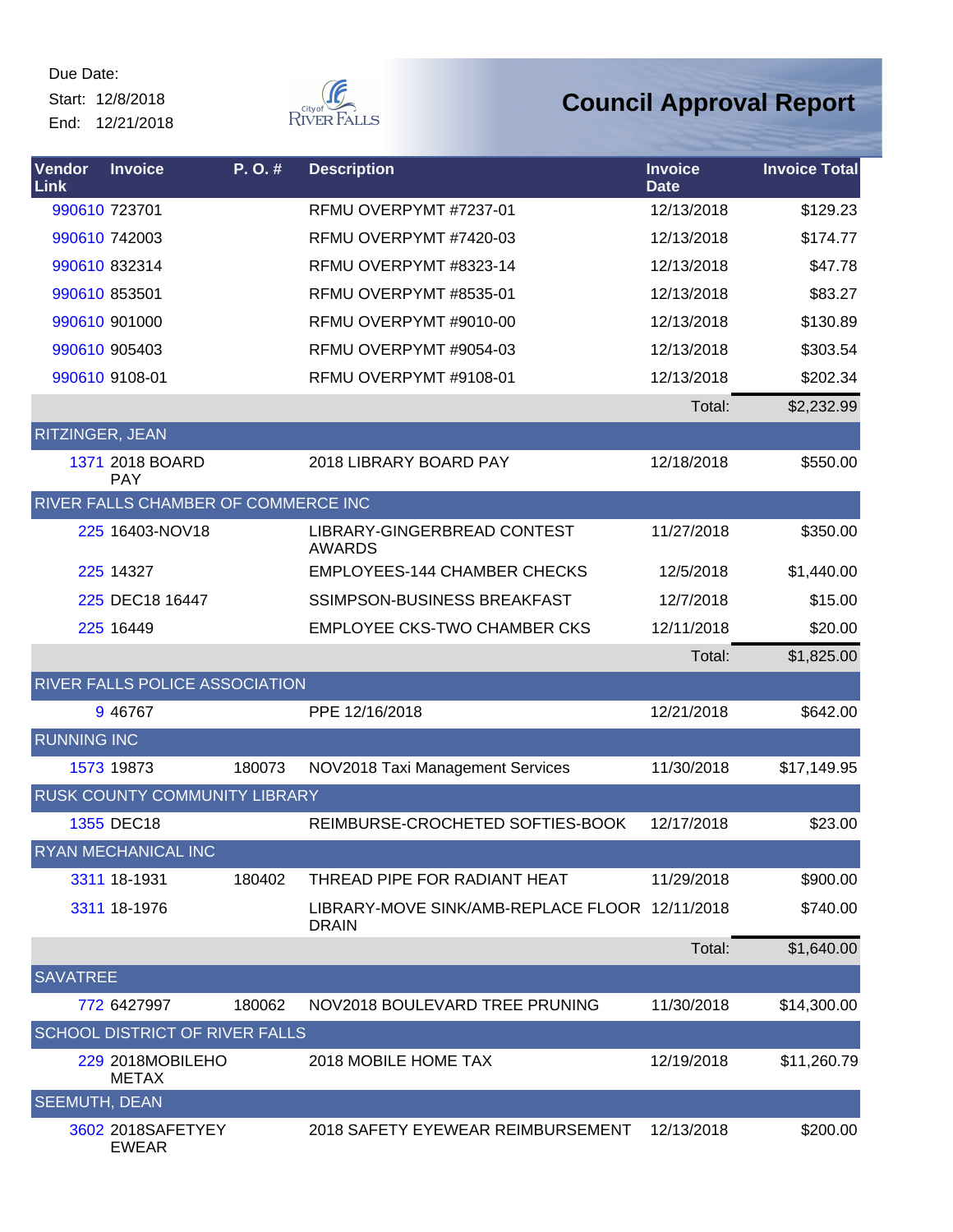Start: 12/8/2018 End: 12/21/2018



# **Council Approval Report**

| <b>Vendor</b><br>Link | <b>Invoice</b>                           | P.O.#  | <b>Description</b>                                  | <b>Invoice</b><br><b>Date</b> | <b>Invoice Total</b> |
|-----------------------|------------------------------------------|--------|-----------------------------------------------------|-------------------------------|----------------------|
|                       | SHORT ELLIOTT HENDRICKSON INC            |        |                                                     |                               |                      |
|                       | 244 359913                               |        | OCT/NOV18 SYCAMORE WARRANTY<br><b>INSPECTION</b>    | 12/7/2018                     | \$465.75             |
|                       | ST CROIX COUNTY HIGHWAY DEPARTMENT       |        |                                                     |                               |                      |
|                       | 956 1080                                 | 180097 | THRU 11/3/18 SPRAY PATCHING                         | 11/14/2018                    | \$2,310.30           |
|                       | <b>ST CROIX COUNTY TREASURER</b>         |        |                                                     |                               |                      |
|                       | <b>252 NOV18</b>                         |        | NOV18 JAIL, DWI & INTERLOCK                         | 12/1/2018                     | \$422.60             |
|                       | 252 50169                                |        | PROP TAX-DESANCTIS PROPERTY-W<br><b>DIVISION ST</b> | 12/11/2018                    | \$27.43              |
|                       | 252 50016                                |        | PROP TAX-MOUNDVIEW PROPERTY                         | 12/11/2018                    | \$5,622.35           |
|                       | 252 49992                                |        | PROP TAX-MOUNDVIEW PROPERTY                         | 12/11/2018                    | \$1,624.46           |
|                       | 252 49991                                |        | PROP TAX-MOUNDVIEW PROPERTY                         | 12/11/2018                    | \$2,257.38           |
|                       |                                          |        |                                                     | Total:                        | \$9,954.22           |
| <b>STATE OF WI</b>    |                                          |        |                                                     |                               |                      |
|                       | <b>259 NOV18</b>                         |        | NOV18 PENALTY ASSESSMENT                            | 12/1/2018                     | \$4,073.31           |
|                       | STATE OF WI DEPT OF EMPLOYEE TRUST FUNDS |        |                                                     |                               |                      |
|                       | 11 46768                                 |        | PPE 12/16/2018                                      | 12/21/2018                    | \$95,889.16          |
|                       | <b>STEINER PLUMBING &amp; ELECTRIC</b>   |        |                                                     |                               |                      |
|                       | 262 57573                                |        | REPLACE VALVE @ BRICKHOUSE MUSIC<br><b>LOCATION</b> | 12/5/2018                     | \$225.12             |
|                       | STUART C IRBY TOOL AND SAFETY            |        |                                                     |                               |                      |
|                       | 156 S010907176.00<br>2                   | 180300 | ELECT METERING EQUIP-603YW/609YW                    | 12/6/2018                     | \$1,431.65           |
|                       | 156 S011021265.00 180397<br>1            |        | ELEC EQUIP-ELIMINATOR CT SLOTTED BAR                | 12/6/2018                     | \$1,074.00           |
|                       | 156 S011145667.001 180436                |        | Personal Voltage & Current Detector                 | 12/17/2018                    | \$810.33             |
|                       |                                          |        |                                                     | Total:                        | \$3,315.98           |
| <b>STUESSEL, BILL</b> |                                          |        |                                                     |                               |                      |
|                       | 3172 2018 BOARD<br><b>PAY</b>            |        | 2018 PLAN COMMISSION BOARD PAY                      | 12/19/2018                    | \$450.00             |
|                       | <b>SWENSON, WILLIAM</b>                  |        |                                                     |                               |                      |
|                       | 264 2018SAFETYFO<br><b>OTWEAR</b>        |        | 2018 SAFETY FOOTWEAR<br><b>REIMBURSEMENT</b>        | 12/1/2018                     | \$150.00             |
| THILL, KEN            |                                          |        |                                                     |                               |                      |
|                       | 1457 2018 SAFETY<br><b>FOOTWEAR</b>      |        | 2018 SAFETY FOOTWEAR                                | 12/20/2018                    | \$129.95             |
| THUM, TIMOTHY         |                                          |        |                                                     |                               |                      |
|                       | 1387 2018 BOARD                          |        | 2018 UTILITY COMMISSION BOARD PAY                   | 12/19/2018                    | \$400.00             |

PAY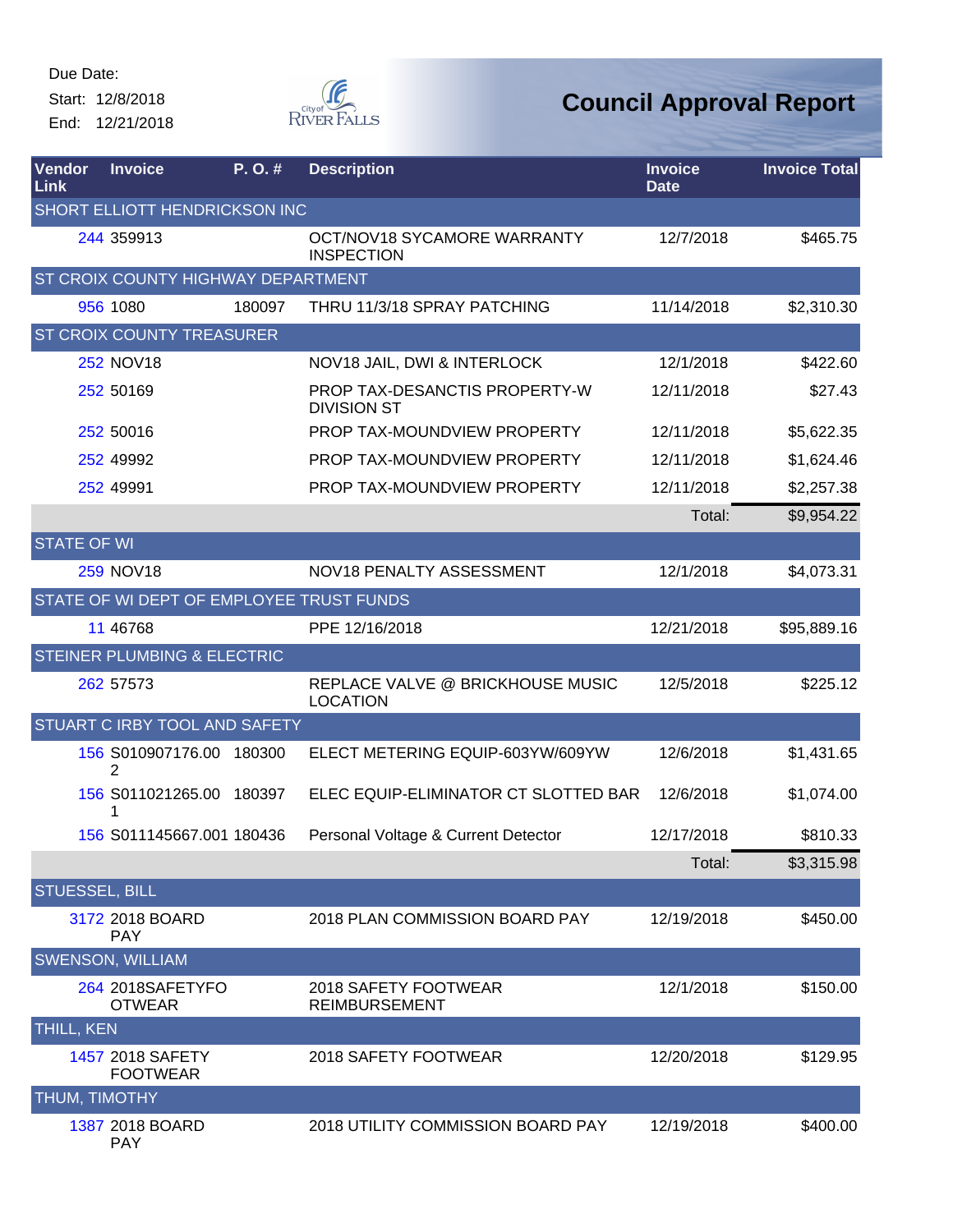Start: 12/8/2018 End: 12/21/2018



| <b>Vendor</b><br>Link | <b>Invoice</b>                             | P.O.#  | <b>Description</b>                                      | <b>Invoice</b><br><b>Date</b> | <b>Invoice Total</b> |
|-----------------------|--------------------------------------------|--------|---------------------------------------------------------|-------------------------------|----------------------|
|                       | TOLTZ, KING, DUVALL, ANDERSON & ASSOCIATES |        |                                                         |                               |                      |
|                       | 2172 002018004719                          | 180433 | 10/28-11/24/18-North Interceptor Sewer Design           | 11/28/2018                    | \$373.22             |
|                       | TOTAL EXCAVATING LLC                       |        |                                                         |                               |                      |
|                       | 270 2738                                   | 180442 | Repair Water Main Break Kennedy St                      | 12/12/2018                    | \$3,611.64           |
|                       | 270 2742                                   | 180443 | Water Main Break/ State and Vine St                     | 12/18/2018                    | \$3,380.44           |
|                       |                                            |        |                                                         | Total:                        | \$6,992.08           |
|                       | TREICHEL, DANIEL                           |        |                                                         |                               |                      |
|                       | 1073 2018SAFETYFO<br><b>OTWEAR</b>         |        | 2018 SAFETY FOOTWEAR<br><b>REIMBURSEMENT</b>            | 12/14/2018                    | \$124.99             |
|                       | UHL COMPANY INC                            |        |                                                         |                               |                      |
|                       | 446 5073                                   | 180434 | <b>HVAC System Work</b>                                 | 11/29/2018                    | \$1,727.00           |
|                       | 446 56817                                  | 180309 | Library- Final Pymt-Main Floor VAV<br>Maintenance       | 12/7/2018                     | \$8,681.50           |
|                       |                                            |        |                                                         | Total:                        | \$10,408.50          |
|                       | USIC LOCATING SERVICES LLC                 |        |                                                         |                               |                      |
|                       | 286 309050                                 | 180042 | NOV2018 LOCATING WATER / ELECTRIC                       | 11/30/2018                    | \$2,497.48           |
|                       | 286 309051                                 | 180045 | NOV2018 LOCATING STORM / SANITARY                       | 11/30/2018                    | \$1,278.81           |
|                       |                                            |        |                                                         | Total:                        | \$3,776.29           |
| <b>UW RIVER FALLS</b> |                                            |        |                                                         |                               |                      |
|                       | 288 324670                                 |        | FUN COMMITTEE-RESERVE-CITY OF RF<br><b>HOCKEY NIGHT</b> | 12/10/2018                    | \$150.00             |
|                       | VIKING COCA-COLA BOTTLING CO               |        |                                                         |                               |                      |
|                       | 16 812253                                  |        | 11/12/18 FIRE DEPT SODA                                 | 11/12/2018                    | \$168.00             |
| <b>VISU-SEWER INC</b> |                                            |        |                                                         |                               |                      |
|                       | 485 29932                                  | 180258 | Storm Sewer Pipe Lining-Briarwood                       | 11/21/2018                    | \$23,143.50          |
|                       | WELD RILEY, S.C.                           |        |                                                         |                               |                      |
|                       | 301 21233                                  |        | <b>NOV18 COUNCL MTGS</b>                                | 12/11/2018                    | \$1,275.00           |
|                       | 301 21237                                  |        | NOV18 KINNI COOPERATIVE PLAN                            | 12/11/2018                    | \$1,802.00           |
|                       | 301 21238                                  |        | NOV18 PURCHASE OF 2815 PRAIRIE DR                       | 12/11/2018                    | \$612.00             |
|                       | 301 21239                                  |        | NOV18 MCCARTY LOAN                                      | 12/11/2018                    | \$1,119.10           |
|                       | 301 21235                                  |        | NOV18 LEGAL/SCADA/PD<br>MOU/HANSON/TID10                | 12/11/2018                    | \$1,940.56           |
|                       |                                            |        |                                                         | Total:                        | \$6,748.66           |
| <b>WESPETAL JEAN</b>  |                                            |        |                                                         |                               |                      |
|                       | 1080 2018 BOARD<br><b>PAY</b>              |        | 2018 EMS BOARD PAY                                      | 12/18/2018                    | \$250.00             |